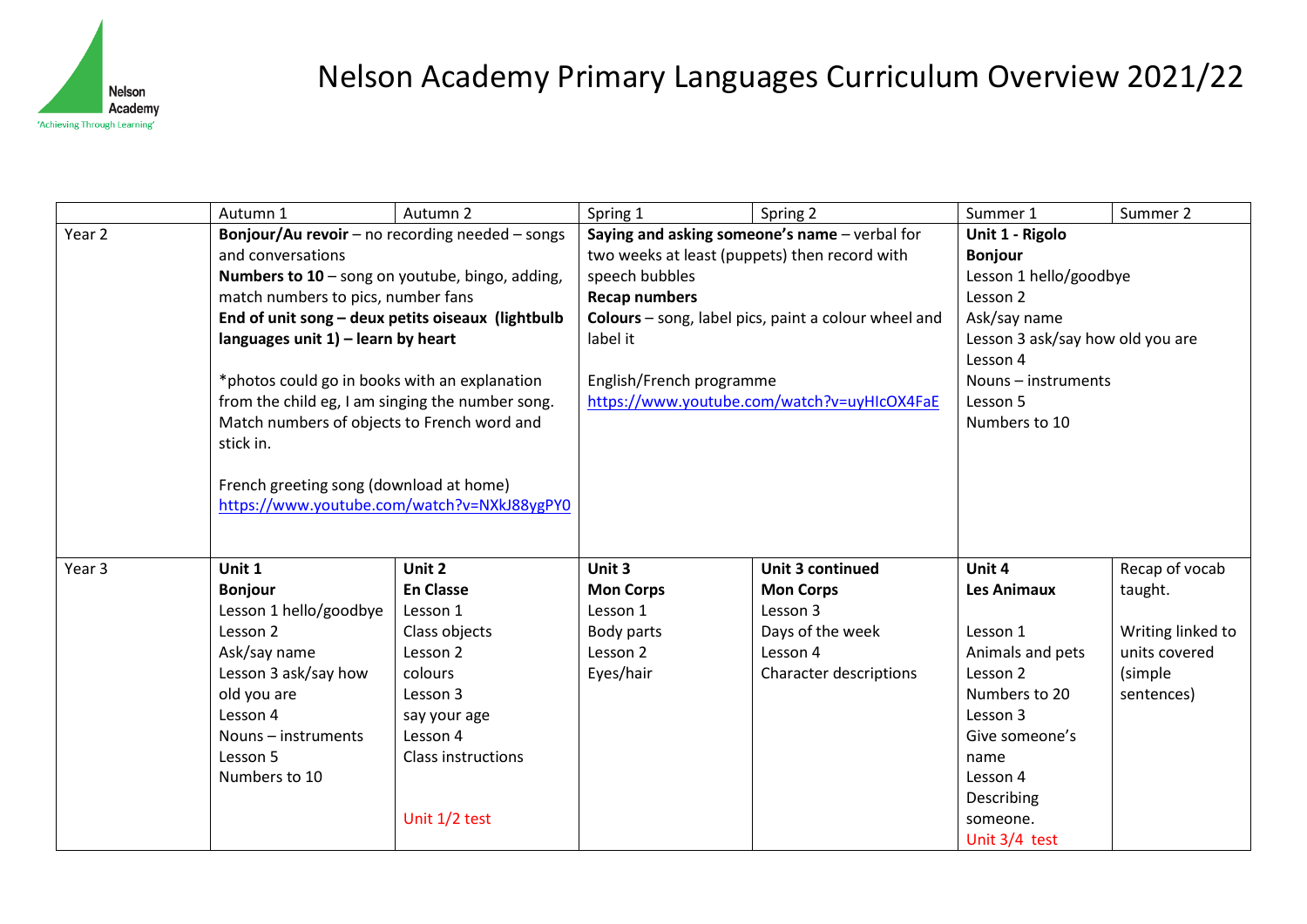

## Nelson Academy Primary Languages Curriculum Overview 2021/22

| Year 4 | Unit $1/2$ recap – how | Unit 4                   | Unit 5                   | Unit 6                   | Unit 7                          |
|--------|------------------------|--------------------------|--------------------------|--------------------------|---------------------------------|
|        | are you, name,         | Les Animaux              | La Famille               | <b>Bon anniversaire!</b> | Encore!                         |
|        | numbers, colours and   | Lesson 3                 | Lesson 1                 | Lesson 1                 | Lesson 1/2                      |
|        | classroom instructions | Give someone's name      | Members of your          | Snacks                   | revision of people descriptions |
|        |                        |                          |                          |                          |                                 |
|        |                        | Lesson 4                 | family                   | Lesson 2                 | Lesson 3                        |
|        |                        | Describing someone.      | Lesson 2                 | Opinions about food      | <b>Nationalities</b>            |
|        |                        |                          | The alphabet             | Lesson 3                 | Lesson 4                        |
|        |                        | Unit 3/4 test            | Lesson 3                 | Numbers to 30            | Giving characteristics          |
|        |                        |                          | Household items          | Lesson 4                 |                                 |
|        |                        |                          | Lesson 4                 | Months of the year       |                                 |
|        |                        |                          | prepositions             | Lesson 5                 |                                 |
|        |                        |                          |                          | Dates and birthdays      |                                 |
|        |                        |                          |                          | Unit 5/6 test            |                                 |
| Year 5 | Unit $1/2$ recap – how | <b>Unit 5 continued</b>  | Unit 6 continued         | Unit 7                   | Unit 8                          |
|        | are you, name,         | La Famille               | <b>Bon anniversaire!</b> | Encore!                  | Quelle heure est-il?            |
|        | numbers, colours and   | Lesson 3                 | Lesson 4                 | Lesson 1/2               | Lesson $1/2$                    |
|        | classroom instructions | Household items          | Months of the year       | revision of people       | Leisure activities              |
|        |                        | Lesson 4                 | Lesson 5                 | descriptions             | Lesson 3                        |
|        | Unit 5                 | Prepositions             | Dates and birthdays      | Lesson 3                 | Telling the time                |
|        | La Famille             |                          |                          | <b>Nationalities</b>     | Lesson 4                        |
|        | Lesson 1               | Unit 6                   | Unit 5/6 test            | Lesson 4                 | Times of activities             |
|        | Members of your family | <b>Bon anniversaire!</b> |                          | Giving characteristics   |                                 |
|        | Lesson 2               | Lesson 1                 |                          |                          | Unit 7/8 test                   |
|        | The alphabet           | Snacks                   |                          |                          |                                 |
|        |                        | Lesson 2                 |                          |                          |                                 |
|        |                        | Opinions about food      |                          |                          |                                 |
|        |                        | Lesson 3                 |                          |                          |                                 |
|        |                        | Numbers to 30            |                          |                          |                                 |
|        |                        |                          |                          |                          |                                 |
|        |                        |                          |                          |                          |                                 |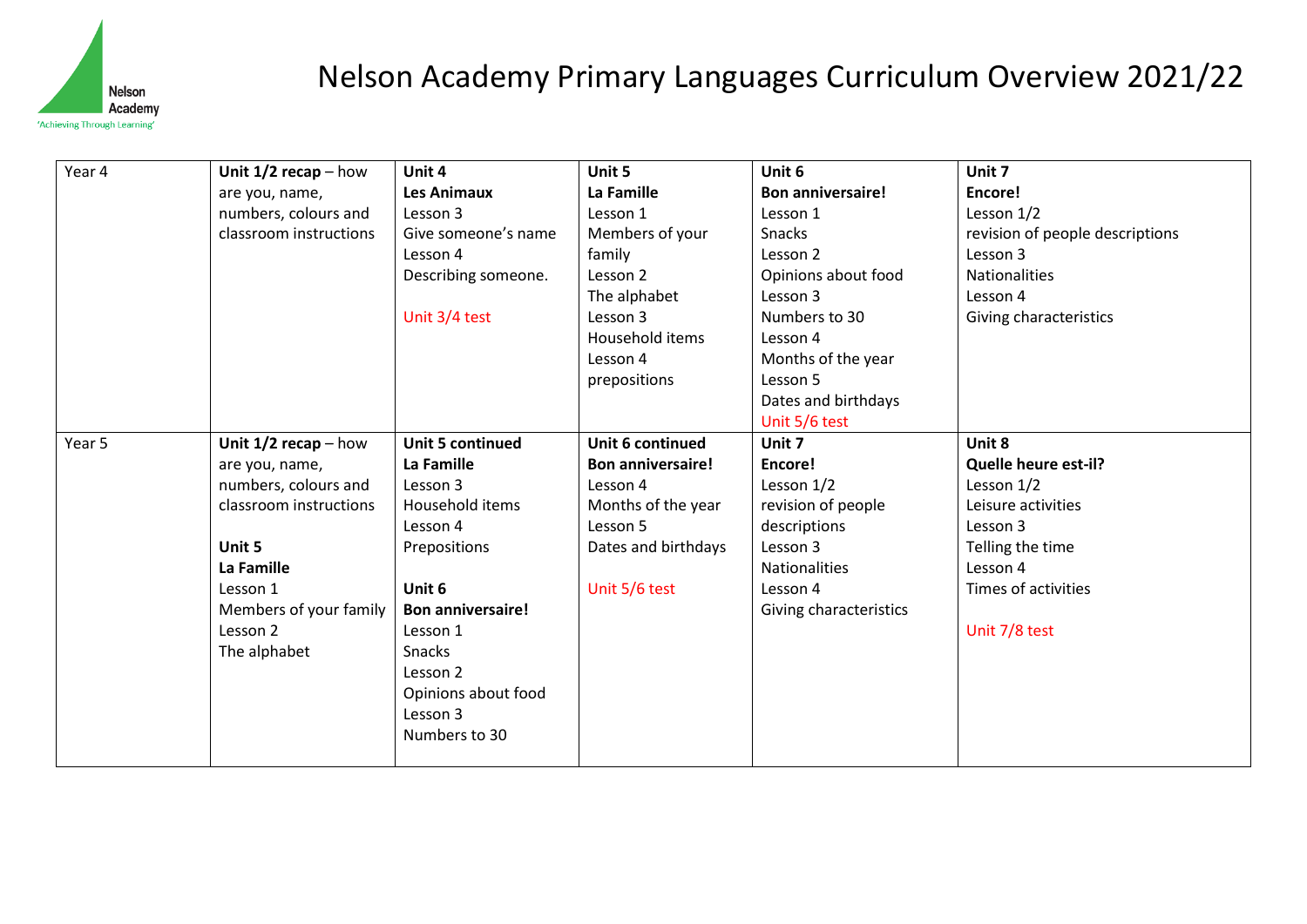

## Nelson Academy Primary Languages Curriculum Overview 2021/22

| Year 6 | Unit $recap - how are$  | Unit 9                   | <b>Unit 10</b>                              | <b>Unit 11</b>                       |
|--------|-------------------------|--------------------------|---------------------------------------------|--------------------------------------|
|        | you, name, numbers to   | Les fetes                | Où vas-tu?                                  | On mange!                            |
|        | 30, colours and         | Lesson 1                 | Lesson 1                                    | Lesson 1                             |
|        | classroom instructions. | Talking about festivals  | Talking about going to French cities        | Go shopping for food.                |
|        | Snacks, months of the   | and dates                | Lesson 2                                    | Lesson 2                             |
|        | year, dates and         | Lesson 2                 | Give and understand simple directions.      | Ask how much something costs.        |
|        | birthdays               | Presents at festivals    | Lesson 3                                    | Lesson 3                             |
|        |                         | Lesson 3                 | Talk about the weather                      | Talk about activities at a party.    |
|        |                         | Numbers 31 to 60         | Lesson 4                                    | Lesson 4                             |
|        |                         | Lesson 4                 | Talk about the weather and places in France | Give opinions about food and various |
|        |                         | Giving and               |                                             | activities.                          |
|        |                         | understanding            | Unit 9/10 test                              |                                      |
|        |                         | commands                 |                                             |                                      |
|        |                         |                          |                                             |                                      |
|        |                         | *letters to Santa        |                                             |                                      |
|        |                         | Use a model for writing. |                                             |                                      |
|        |                         | Use a bilingual          |                                             |                                      |
|        |                         | dictionary               |                                             |                                      |

\*year 2 to use lightbulb languages, twinkl, online games and songs

\*year 3-6 Rigolo units used

\*Lightbulb languages as an extra resource <https://www.lightbulblanguages.co.uk/resources-french.htm>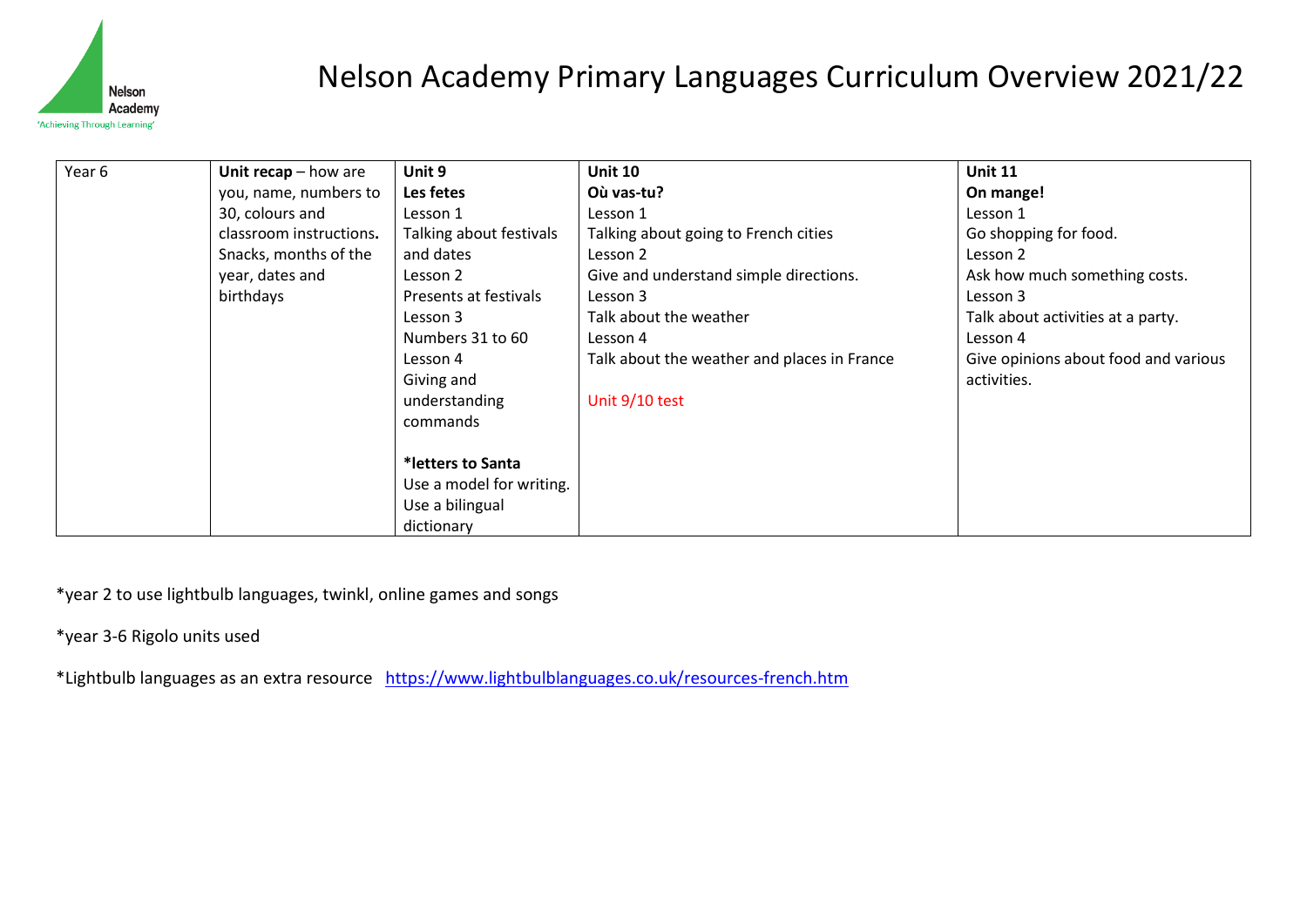

By the end of Key Stage 2, pupils will:

#### Listening

- listen attentively to spoken language and show understanding by joining in and responding,
- explore the patterns and sounds of language through songs and rhymes and link the spelling, sound and meaning of words.
- listen out for and understand specific details and main ideas from longer passages, texts or stories (on a variety of themes/topics), with some unfamiliar language.
- identify some grammatical features from a spoken text.

### Speaking

- Pupils can engage in conversations, on familiar topics and express and justify opinions.
- speak in sentences, using familiar vocabulary, phrases and basic language structures and develop accurate pronunciation and intonation.
- include personal responses and opinions, with conjunctions such as and, but and because (e.g. to say whether or not I like something and why.)
- present ideas or information to a range of audiences, use a model to devise and memorise a presentation, and describe people, places, things or actions orally.

### Reading

- appreciate stories, songs, poems and rhymes in French.
- use a bilingual dictionary to help understand some unfamiliar words in paragraphs or stories.
- understand the overall meaning of longer paragraphs or messages.